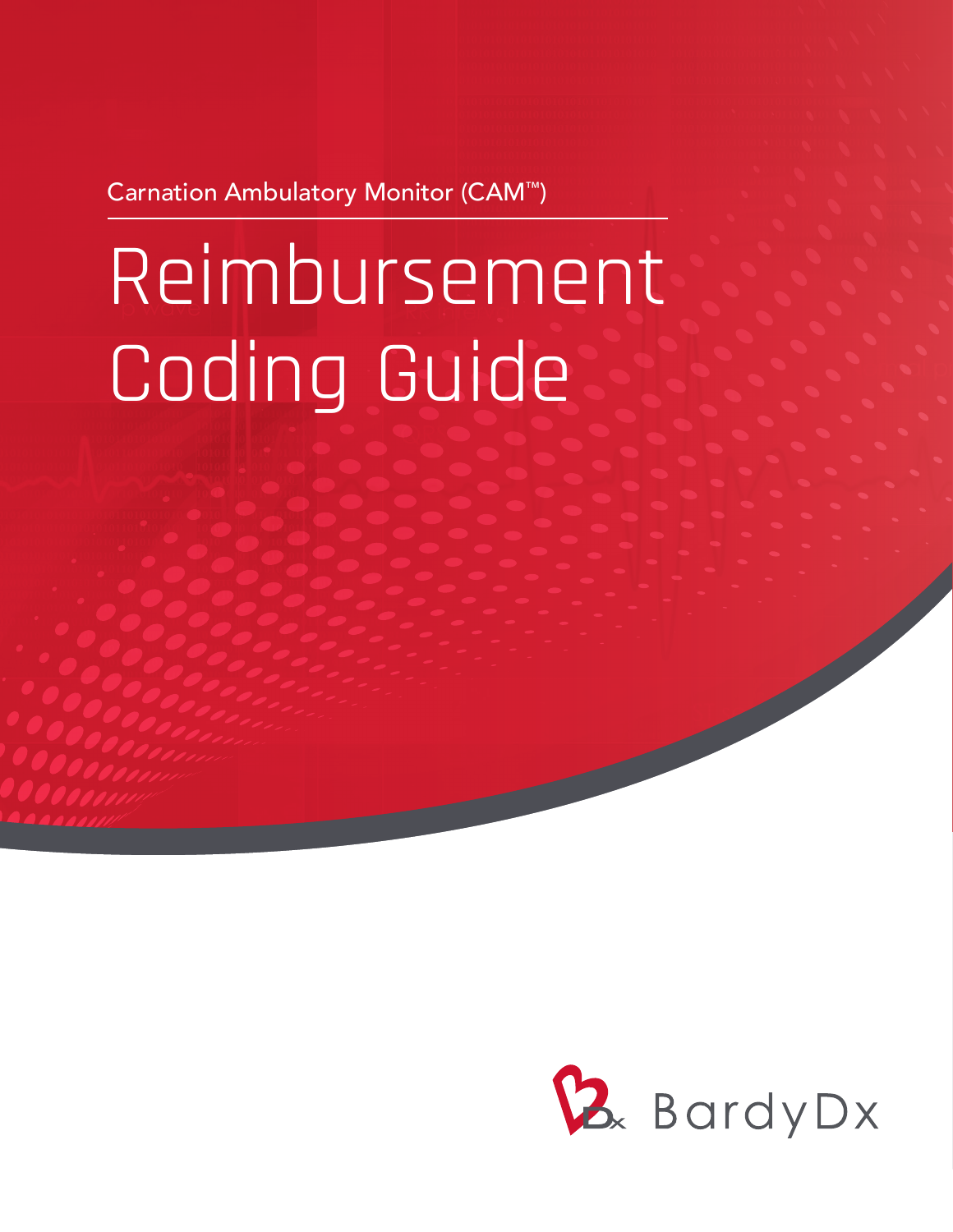The CAM is a single use, continuous recording ambulatory ECG monitor that records for up to 14 days.

Indications for Use: The monitor is designed to provide extended duration cardiac monitoring for people who are suspected of having cardiac arrhythmias.

Patient Population: The intended population includes both males and females not weighing less than 10 kg (22 lbs) who may have cardiac arrhythmias.

### **ICD-10-CM DIAGNOSIS CODES1**

ICD-10-CM diagnosis codes classify and describe code diagnoses and symptoms of the patient. Report all appropriate ICD-10-CM diagnosis codes to support medical necessity of the CAM patch. The following list of common ICD-10-CM codes/ranges are provided to aid in your decision process. This is not a comprehensive list of all available codes, and it is possible that there are more appropriate codes for any given diagnosis or symptom. The codes presented here are consistent with coverage policies published by CMS and large commercial insurance companies.

| Atrioventricular and left bundle-branch block |                                       |  |  |  |
|-----------------------------------------------|---------------------------------------|--|--|--|
| I44.0                                         | Atrioventricular block, first degree  |  |  |  |
| <b>I44.1</b>                                  | Atrioventricular block, second degree |  |  |  |
| I44.2                                         | Atrioventricular block, complete      |  |  |  |
| 144.39                                        | Other atrioventricular block          |  |  |  |
| I44.4                                         | Left anterior fascicular block        |  |  |  |
| I44.5                                         | Left posterior fascicular block       |  |  |  |
| I44.60                                        | Unspecified fascicular block          |  |  |  |
| I44.69                                        | Other fascicular block                |  |  |  |
| I44.7                                         | Left bundle-branch block, unspecified |  |  |  |
|                                               | <b>Other conduction disorders</b>     |  |  |  |
| I <sub>45.0</sub>                             | Right fascicular block                |  |  |  |
| I45.19                                        | Other right bundle-branch block       |  |  |  |
| I <sub>45.2</sub>                             | <b>Bifascicular block</b>             |  |  |  |
| I45.3                                         | Trifascicular block                   |  |  |  |
| 145.4                                         | Nonspecific intraventricular block    |  |  |  |
| I <sub>45.5</sub>                             | Other specified heart block           |  |  |  |
| I <sub>45.6</sub>                             | Pre-excitation syndrome               |  |  |  |
| I45.81                                        | Long QT syndrome                      |  |  |  |
| I45.89                                        | Other specified conduction disorders  |  |  |  |
| I45.9                                         | Conduction disorder, unspecified      |  |  |  |
|                                               | Paroxysmal tachycardia                |  |  |  |
| I47.0                                         | Re-entry ventricular arrhythmia       |  |  |  |
| I47.1                                         | Supraventricular tachycardia          |  |  |  |
| I47.2                                         | Ventricular tachycardia               |  |  |  |
| I47.9                                         | Paroxysmal tachycardia, unspecified   |  |  |  |

| <b>Atrial fibrillation and flutter</b> |                                             |  |  |  |  |
|----------------------------------------|---------------------------------------------|--|--|--|--|
| I <sub>48.0</sub>                      | Paroxysmal atrial fibrillation              |  |  |  |  |
| <b>I48.11</b>                          | Longstanding persistent atrial fibrillation |  |  |  |  |
| I48.19                                 | Other persistent atrial fibrillation        |  |  |  |  |
| I48.20                                 | Chronic atrial fibrillation, unspecified    |  |  |  |  |
| I48.21                                 | Permanent atrial fibrillation               |  |  |  |  |
| <b>I48.3</b>                           | Typical atrial flutter                      |  |  |  |  |
| <b>I48.4</b>                           | Atypical atrial flutter                     |  |  |  |  |
| I <sub>48.91</sub>                     | Unspecified atrial fibrillation             |  |  |  |  |
| I48.92                                 | Unspecified atrial flutter                  |  |  |  |  |
|                                        | Other cardiac arrhythmias                   |  |  |  |  |
| I49.01                                 | Ventricular fibrillation                    |  |  |  |  |
| I49.02                                 | Ventricular flutter                         |  |  |  |  |
| I <sub>49.1</sub>                      | Atrial premature depolarization             |  |  |  |  |
| I49.2                                  | Junctional premature depolarization         |  |  |  |  |
| I49.3                                  | Ventricular premature depolarization        |  |  |  |  |
| I49.40                                 | Unspecified premature depolarization        |  |  |  |  |
| I49.49                                 | Other premature depolarization              |  |  |  |  |
| I <sub>49.5</sub>                      | Sick sinus syndrome                         |  |  |  |  |
| I49.8                                  | Other specified cardiac arrhythmias         |  |  |  |  |
| I49.9                                  | Cardiac arrhythmia, unspecified             |  |  |  |  |
|                                        | <b>Abnormalities of heartbeat</b>           |  |  |  |  |
| R00.2                                  | Palpitations                                |  |  |  |  |
|                                        | Symptoms, signs and abnormal findings       |  |  |  |  |
| R42                                    | Dizziness and giddiness                     |  |  |  |  |
| <b>R55</b>                             | Syncope and collapse                        |  |  |  |  |
|                                        |                                             |  |  |  |  |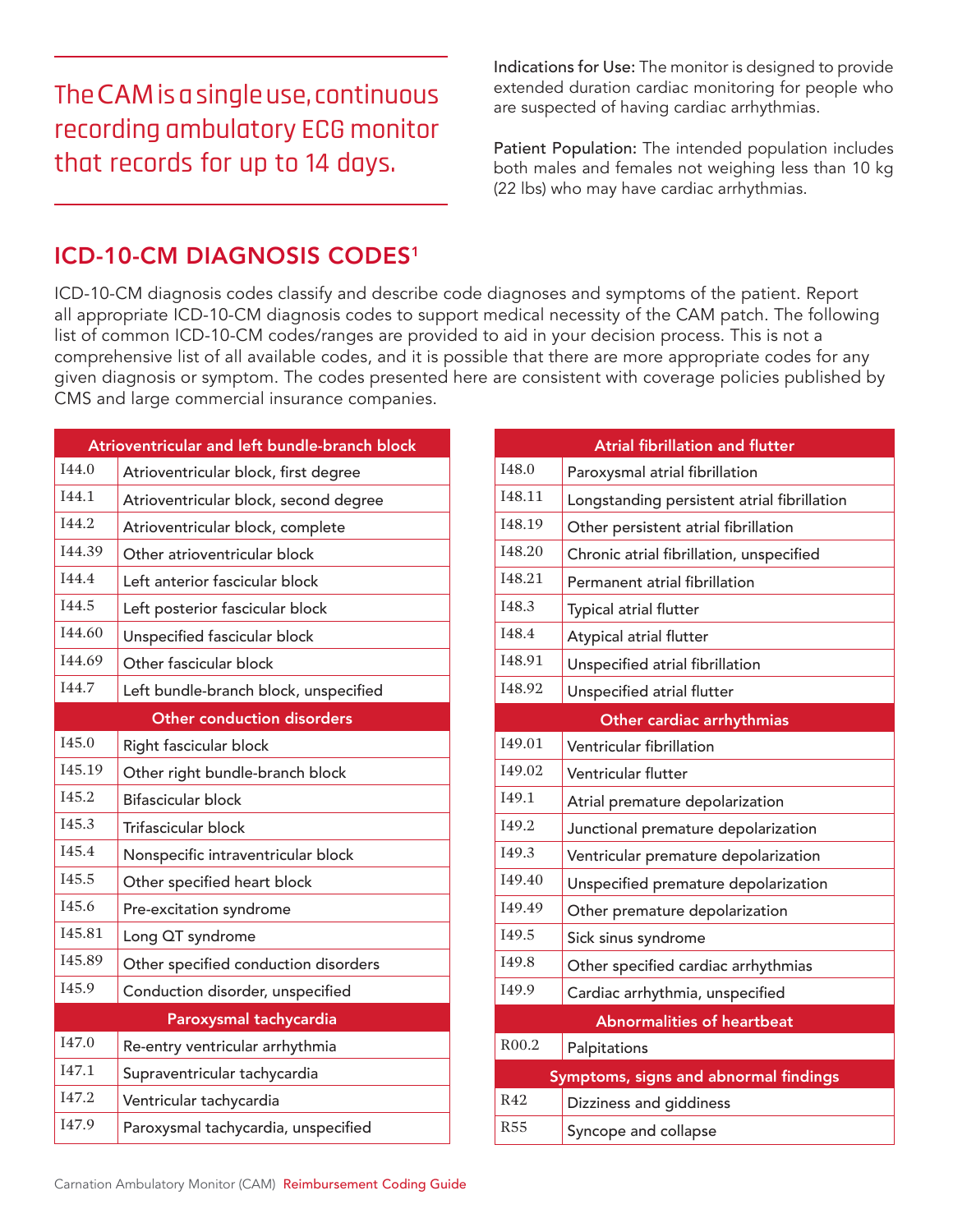## CPT® PROCEDURE CODES2

CPT procedure codes describe the medical, surgical, and diagnostic services provided to the patient. The following information includes the commonly billed physician codes for cardiac monitoring services. This is not a comprehensive list of all available codes, and it is possible that there are more appropriate codes for any given service/procedure.

#### Continuous Cardiac Monitoring (Holter Monitoring) up to 48 hours

| <b>CPT</b><br>Code | <b>APC</b><br>Category | <b>Description</b>                                                                                                                                                                                                                               | <b>RVU<sub>s</sub></b> |
|--------------------|------------------------|--------------------------------------------------------------------------------------------------------------------------------------------------------------------------------------------------------------------------------------------------|------------------------|
| 93224              | N/A                    | Electrocardiographic monitoring for up to 48 hours by continuous original ECG<br>waveform recording and storage, with visual superimposition scanning; includes<br>recording, scanning analysis with report, physician review and interpretation | 2.40                   |
| 93225              | 5734                   | Recording (includes hook-up, recording and disconnection)                                                                                                                                                                                        | 0.61                   |
| 93226              | 5734                   | Scanning analysis with report                                                                                                                                                                                                                    | 1.24                   |
| 93227              | N/A                    | Physician review and interpretation                                                                                                                                                                                                              | 0.55                   |

*(Do not report 93224 in conjunction with 93225-93227)*

#### Continuous Cardiac Monitoring up to 7 days\*

| <b>CPT</b><br>Code | APC.<br>Category | <b>Description</b>                                                                                                                                                                                         | <b>RVU<sub>s</sub></b> |
|--------------------|------------------|------------------------------------------------------------------------------------------------------------------------------------------------------------------------------------------------------------|------------------------|
| 93241              | N/A              | External electrocardiographic recording for more than 48 hours up to 7 days by<br>continuous rhythm recording and storage; includes recording, scanning analysis<br>with report, review and interpretation |                        |
| 93242              | 5732             | Recording (includes connection and initial recordings)                                                                                                                                                     | 0.45                   |
| 93243              | 5733             | Scanning analysis with report                                                                                                                                                                              |                        |
| 93244              | N/A              | Physician review and interpretation                                                                                                                                                                        | O 72                   |

*(Do not report 93241 in conjunction with 93242-93244)*

#### Continuous Cardiac Monitoring up to 15 days\*

| <b>CPT</b><br>Code | APC<br>Category | <b>Description</b>                                                                                                                                                                                        | <b>RVU<sub>s</sub></b> |
|--------------------|-----------------|-----------------------------------------------------------------------------------------------------------------------------------------------------------------------------------------------------------|------------------------|
| 93245              | N/A             | External electrocardiographic recording for more than 7 days up to 15 days by<br>continuous rhythm recording and storage; includes recording, scanning analysis<br>with report, review and interpretation |                        |
| 93246              | 5733            | Recording (includes connection and initial recordings)                                                                                                                                                    | 0.45                   |
| 93247              | 5734            | Scanning analysis with report                                                                                                                                                                             |                        |
| 93248              | N/A             | Physician review and interpretation                                                                                                                                                                       | በ 79                   |

*(Do not report 93245 in conjunction with 93246-93248)*